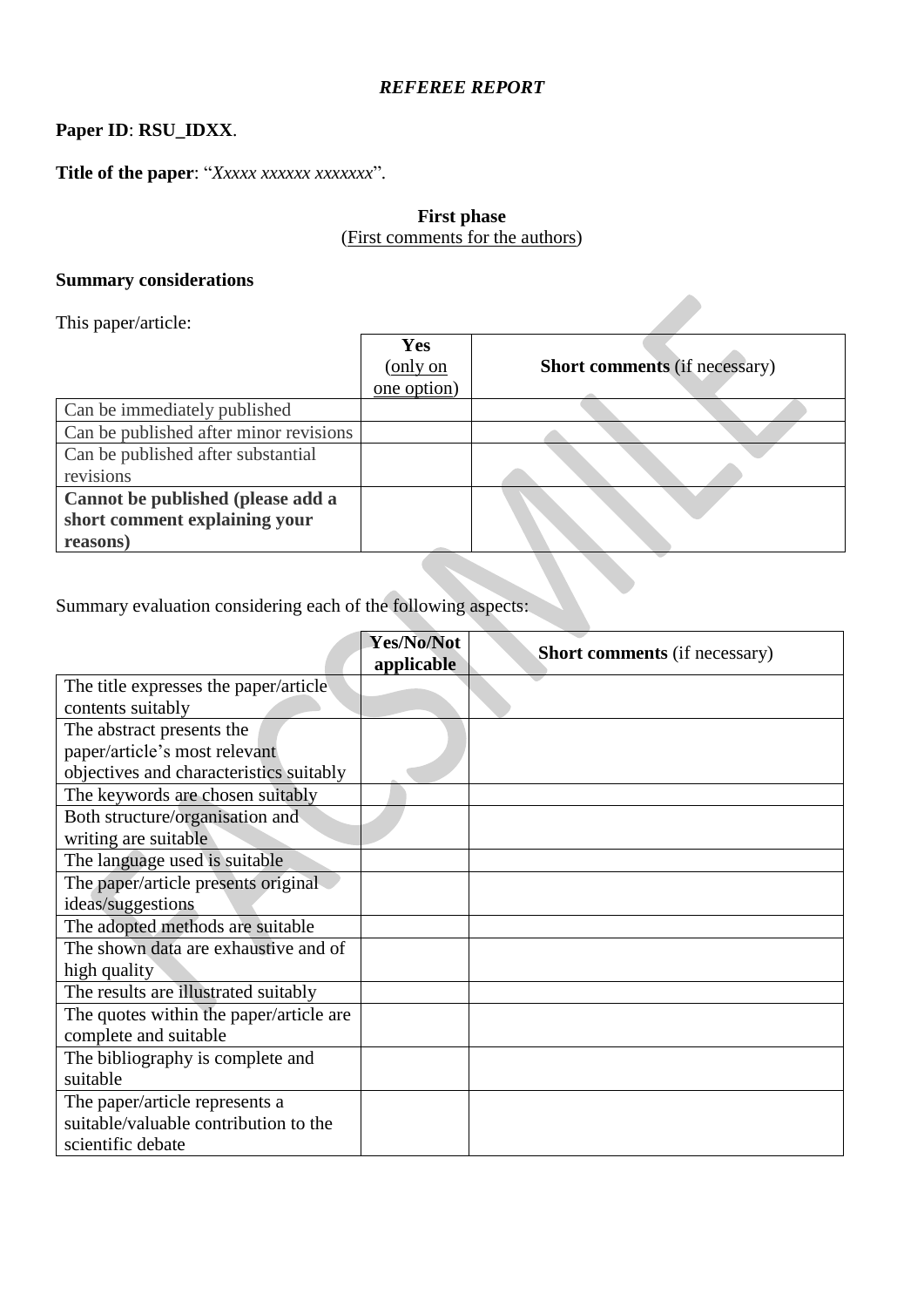# **Detailed considerations**

*Please write suggestions, comments, and punctual observations for the authors by using the line numbers reported within the paper/article as a reference, also indicating the corresponding Chapters, Paragraphs, Subparagraphs, Tables, Figures, etc.*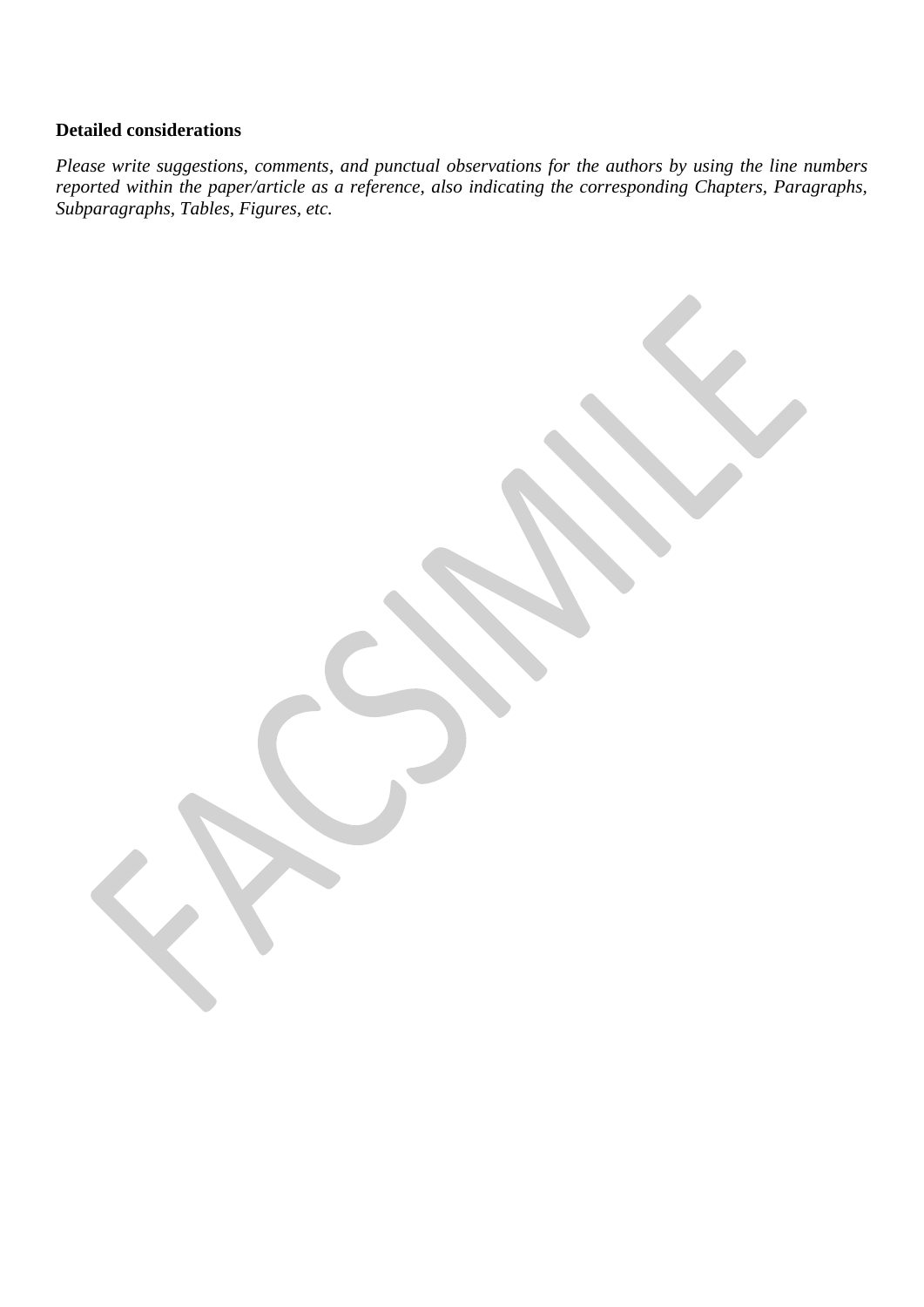# **Second phase** (Please check that all your suggestions are now included)

### **Summary considerations**

#### The paper/article:

|                                        | Yes<br>(only on<br>one<br>$\overline{\text{option}}$ | <b>Short comments</b> (if necessary) |
|----------------------------------------|------------------------------------------------------|--------------------------------------|
| Can be immediately published           |                                                      |                                      |
| Can be published after minor revisions |                                                      |                                      |
| Can be published after substantial     |                                                      |                                      |
| revisions                              |                                                      |                                      |

#### Summary evaluation:

|                                       | Yes/No | <b>Short comments</b> (if necessary) |
|---------------------------------------|--------|--------------------------------------|
| All suggestions, comments, and        |        |                                      |
| observations have been accepted and   |        |                                      |
| are now included in the paper/article |        |                                      |

# **Detailed considerations** (if necessary)

*Please write punctual observations for the authors by using the line numbers reported within the paper/article as a reference, also indicating the corresponding Chapters, Paragraphs, Subparagraphs, Tables, Figures, etc.*